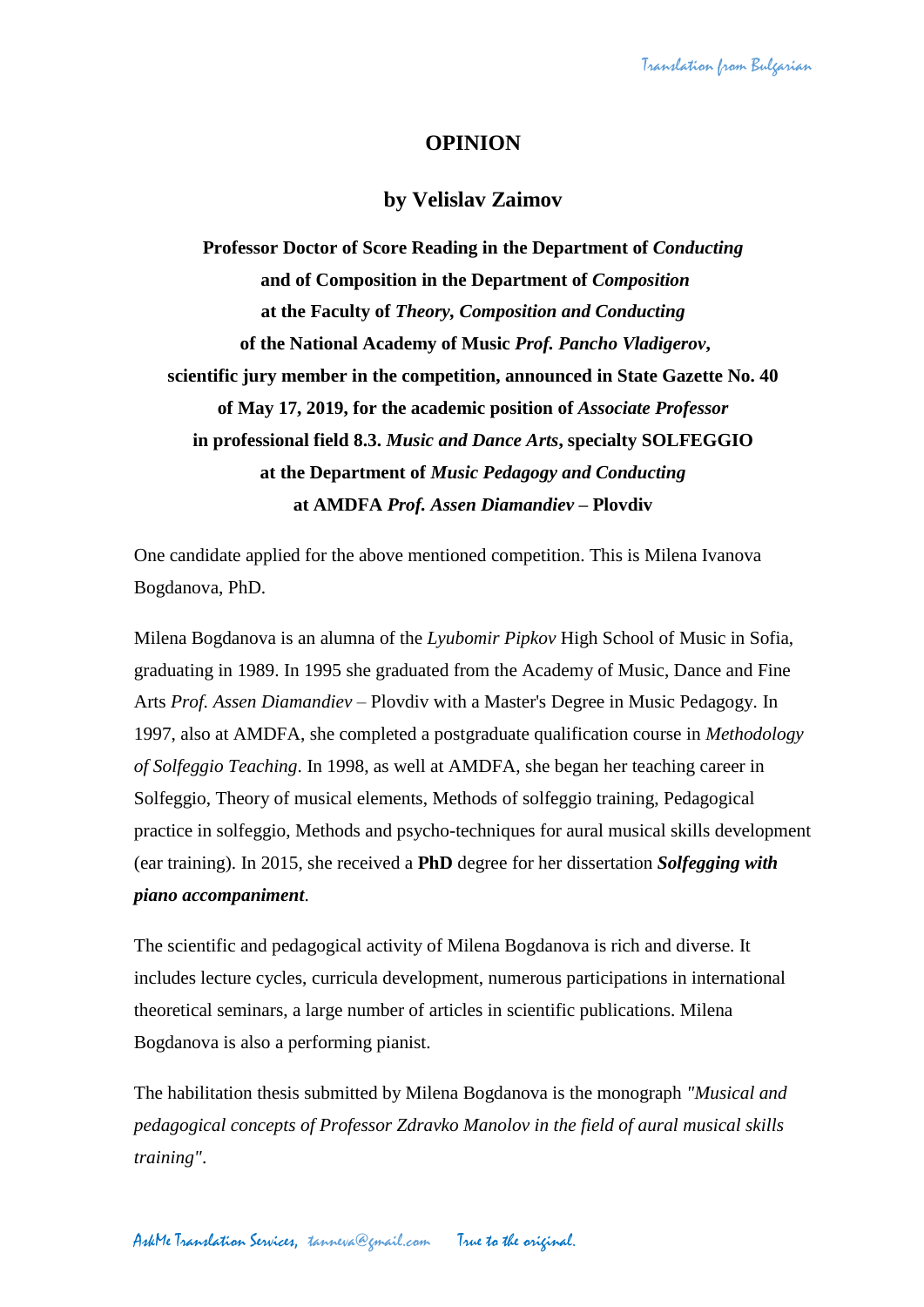The study is structured in three chapters, preceded by an introduction and followed by a conclusion, four appendices, and a list of references.

The introduction defines the purpose of the research and the principles on which it is based.

In **Chapter One**, the authoress presents the life of Zdravko Manolov, with an emphasis on the atmosphere in which he lived, the steps in his musical training and his growth as a person and musician. I am convinced that nowadays, by coincidence, only Milena Bogdanova could gather piece by piece the artistic and pedagogical line in the biography of Zdravko Manolov and weave them into a common thread. This chapter of the monograph fills in a missing page in Bulgarian music culture.

**Chapter two** is entitled *The Bulgarian School of Solfeggio* and is dedicated to the origins and development of aural musical skills training in our country, as well as to the main distinctive features of our solfeggio literature. It tracks down the steps of the emerging musical literacy and the contributions of its foremost developers: Alexander Krustev, Dobri Hristov, Boris Trichkov, Kamen Popdimitrov, Ivan Peev, Asen Diamandiev. Professor Zdravko Manolov took his well-deserved place among them in the early 1960s. In this chapter, every musician and music educator could find the concise basics of aural musical skills teaching (ear training) in our country, and in the case of a broader professional interest, to get the correct orientation.

**Chapter Three** *Musical, pedagogical and theoretical views of Prof. Zdravko Manolov in the field of aural musical skills training* is of the greatest importance with respect to the main purpose of the study. Here, the authoress makes her conclusions based on the practical involvement of Professor Zdravko Manolov in the process of developing aural musical literacy. His practical contribution is by no means accidental, since his being a composer makes him the most prominent figure in this field and, quite naturally, his importance in the practical mastery of this matter is of utmost significance. I find Professor Zdravko Manolov's participation in this process of musical education a real serendipity, since he was a professor of polyphony who had a very high level of contrapuntal technique and knew a great deal of musical and theoretical literature from the time of the Renaissance to the second half of the twentieth century. His skills and